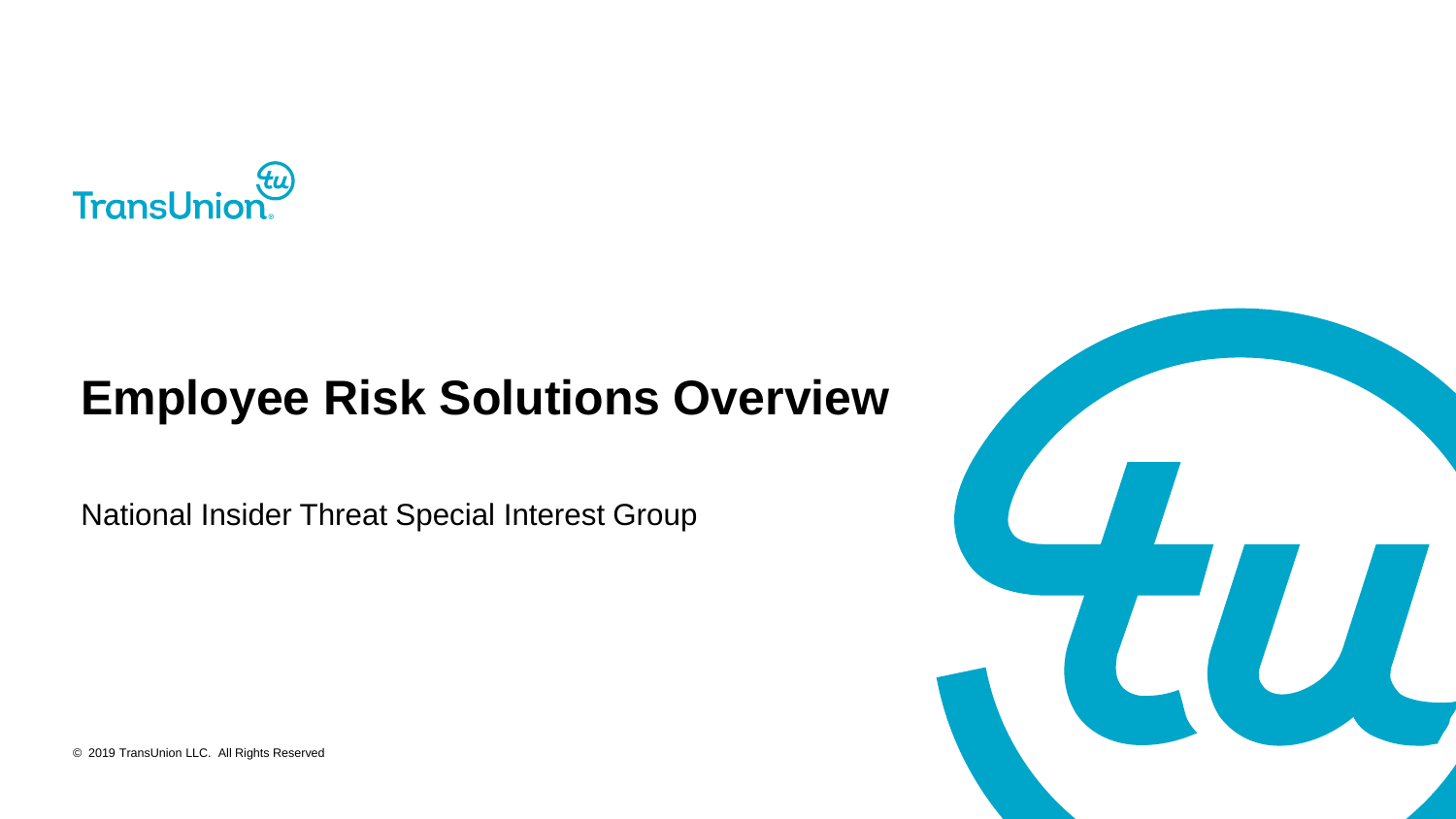TransUnion is a big data and information solutions company founded 50 years ago as a Credit Bureau



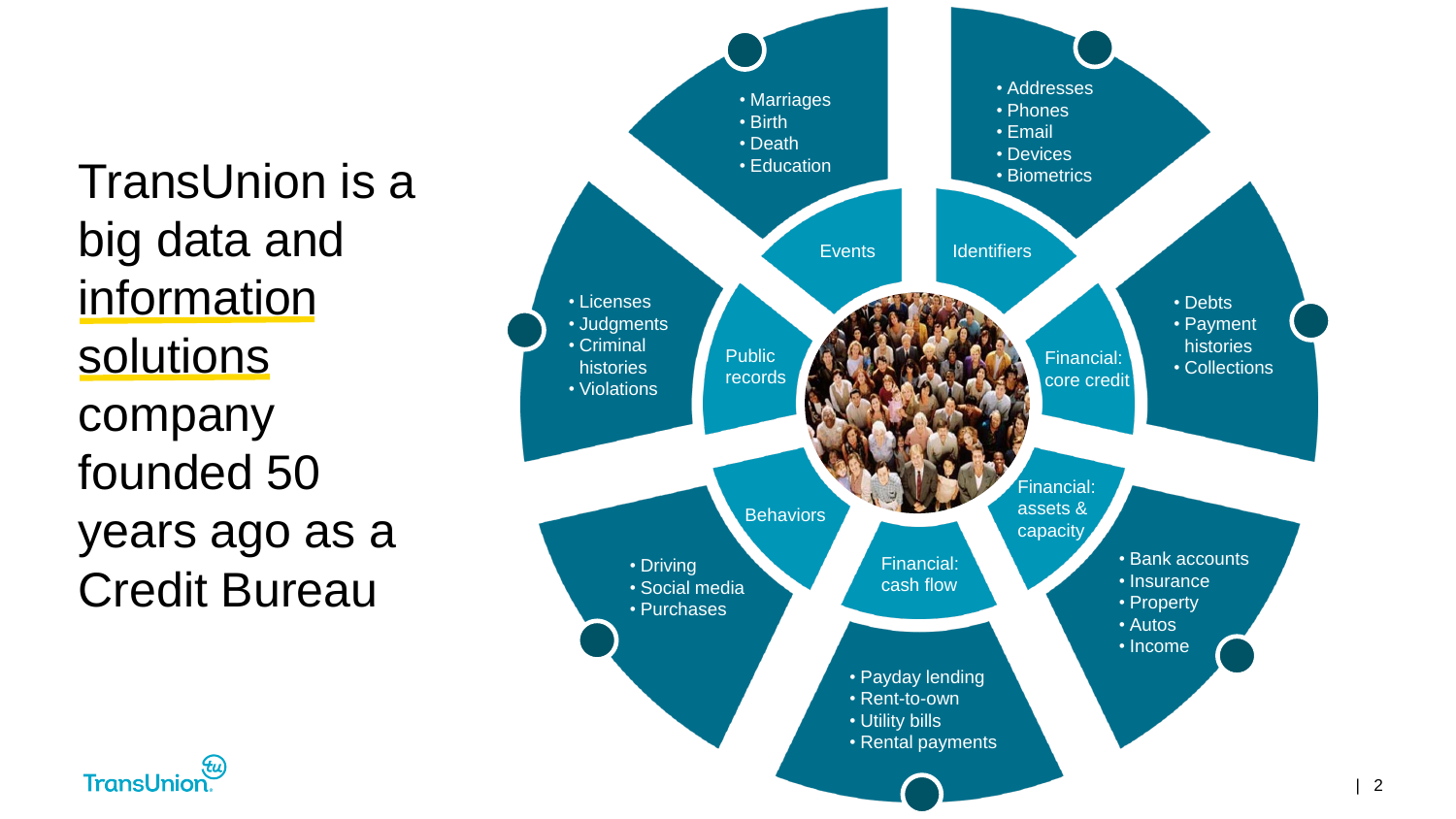#### **Our unique data-driven solutions help public sector agencies meet their mission objectives**



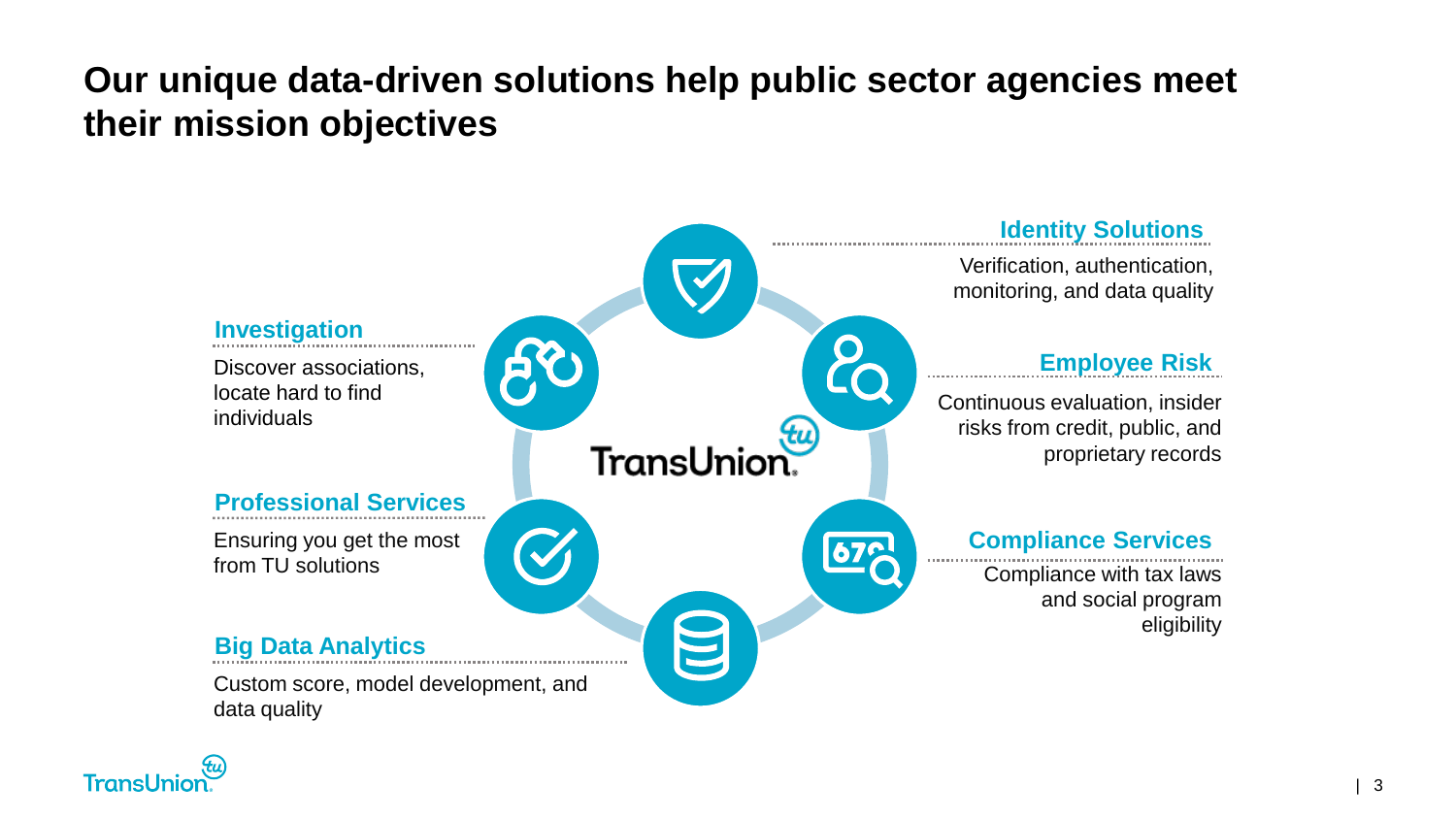# **TransUnion's Employee Risk solutions adds external intelligence to insider risk programs**



#### **External Information**

- **Financial**
- Alternative Financial
- Public Records
- Publically Available

 $\sim$  4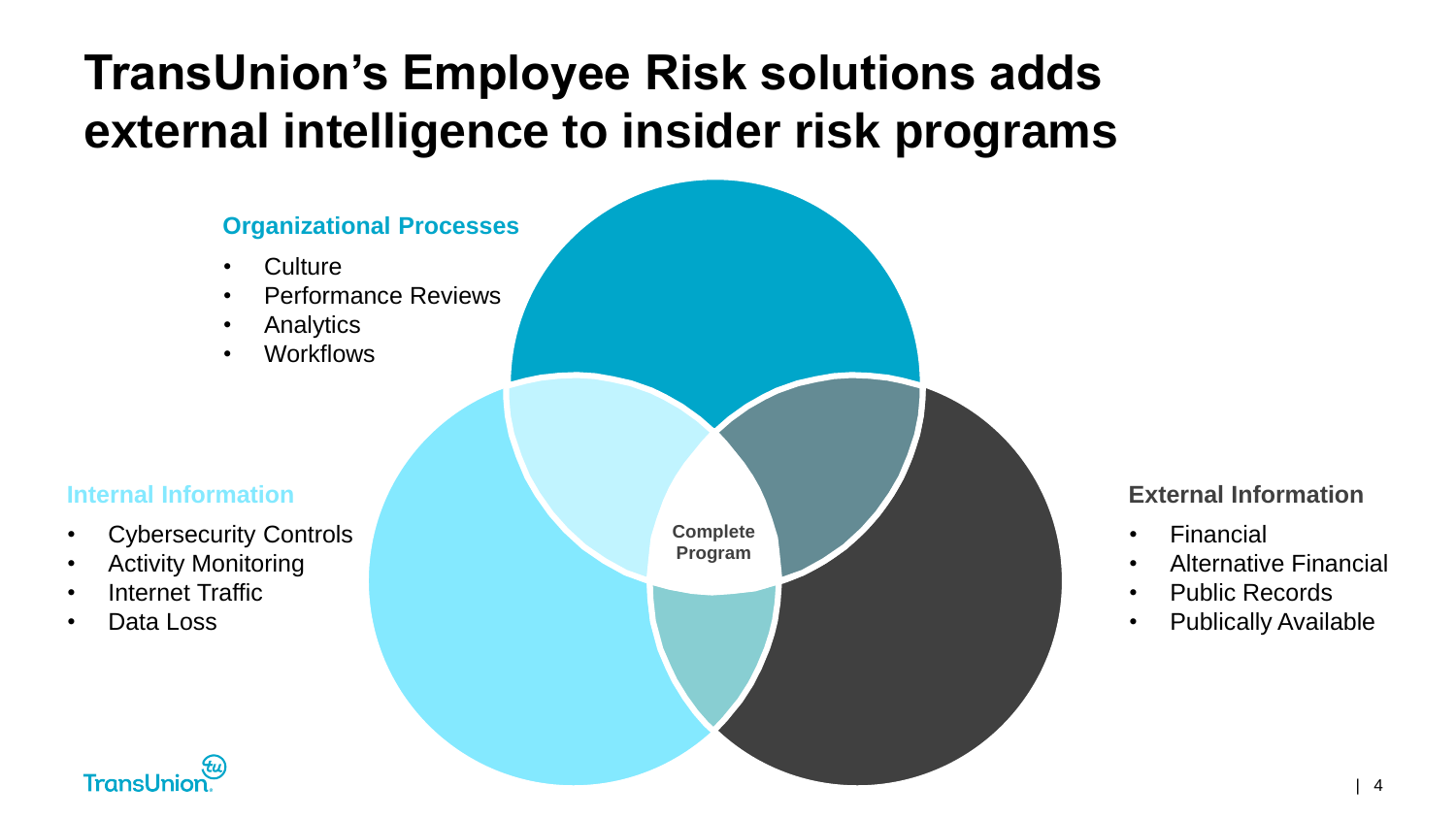#### **Financial issues are primary cause for lost or denied security clearances**



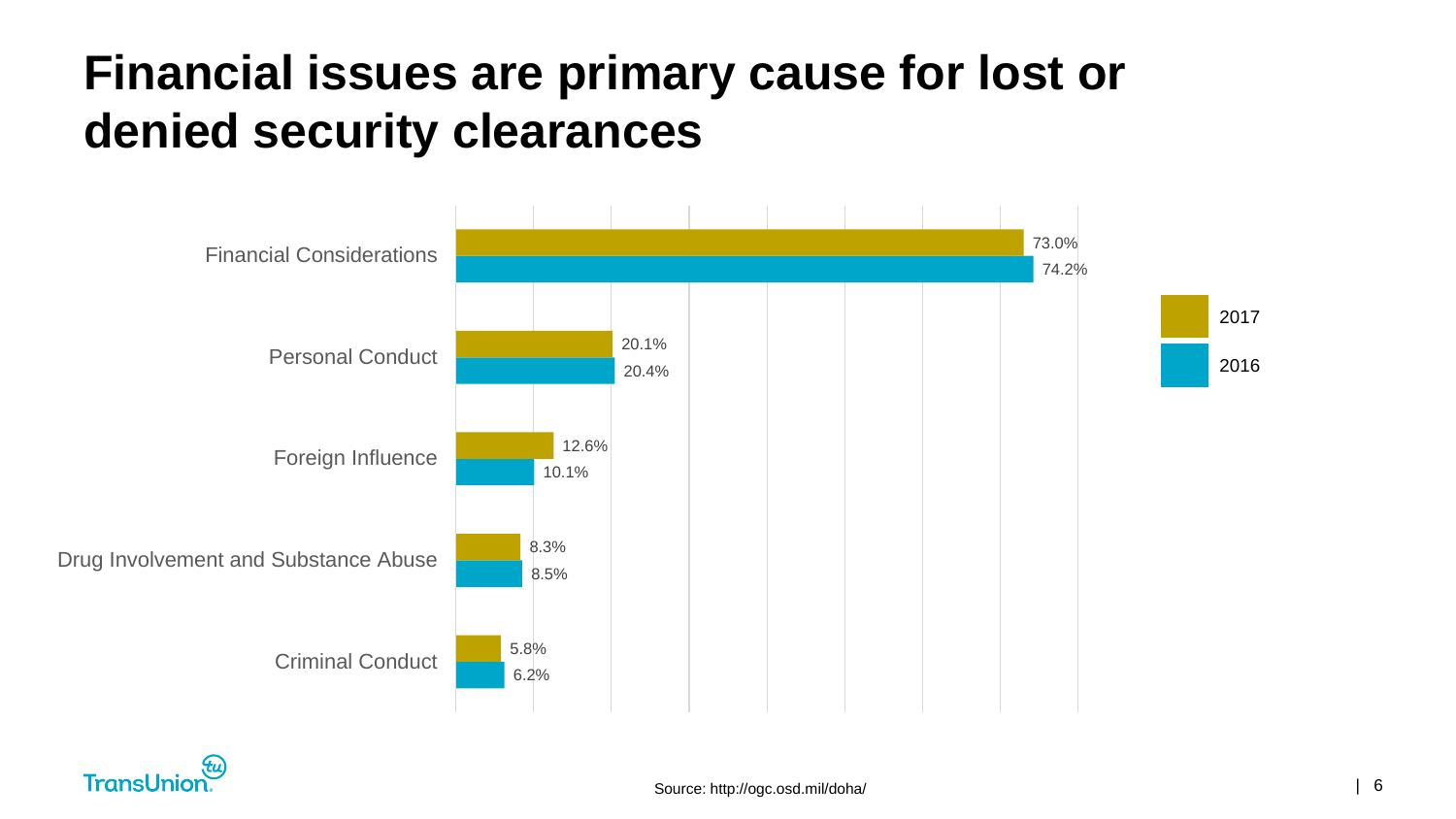#### **How TransUnion's Employee Risk Solutions work**



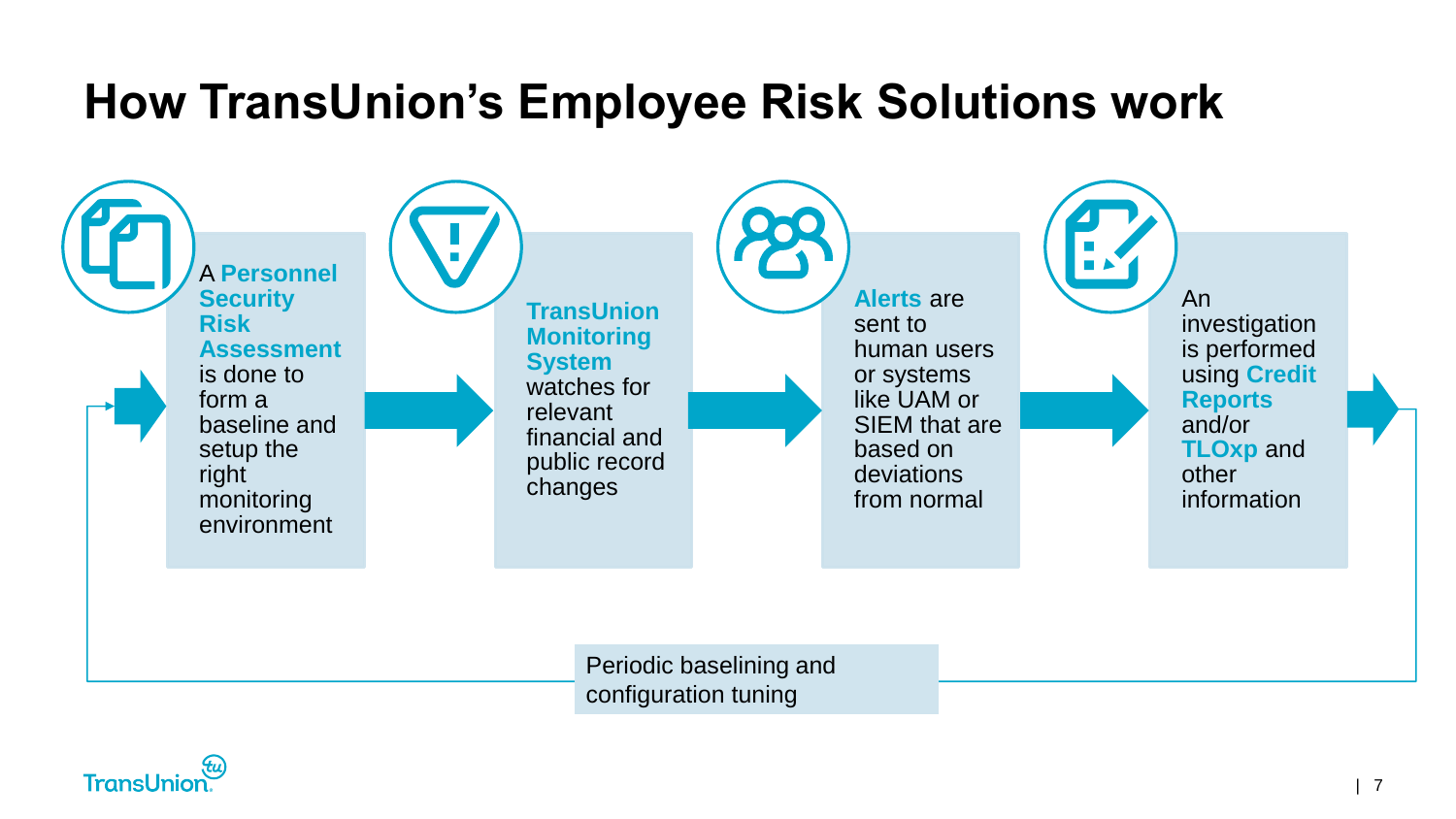# **Personnel Security Risk Assessment**

- Gain insight into stressors affecting your people
- Prioritize areas to focus
- Demonstrate how external information will be used
- Configure alerting and cadence for receipt of external data
- Components
	- Traditional credit
	- Alternative credit
	- Trended scores and models
	- Public records
	- Publically available records



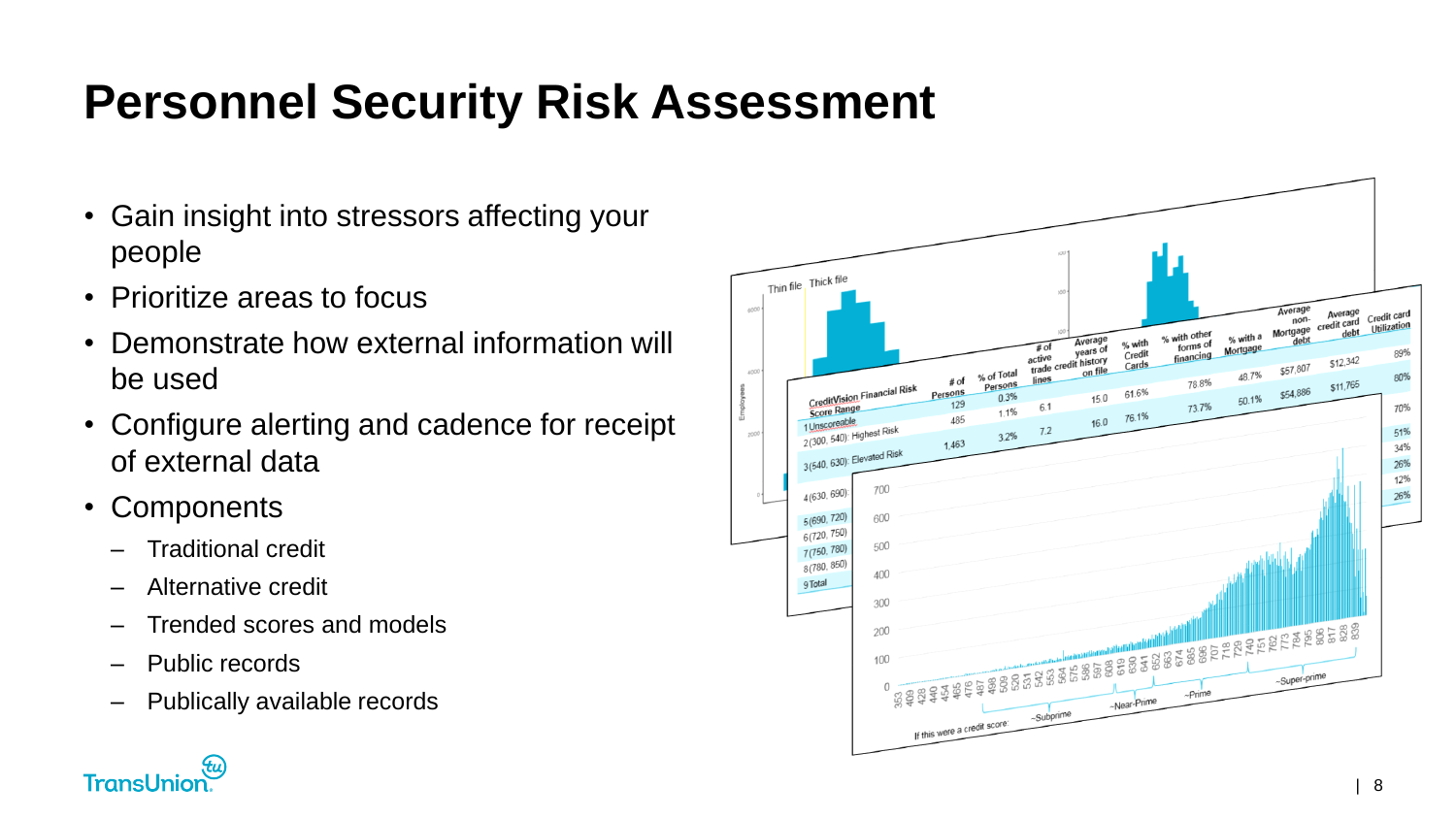**Our alternative lending database provides information on loans not visible on the traditional credit file**



**Using trended and alterative data together unlocks a more complete view of a person by offering expanded insights into credit history and patterns of behavior.** 

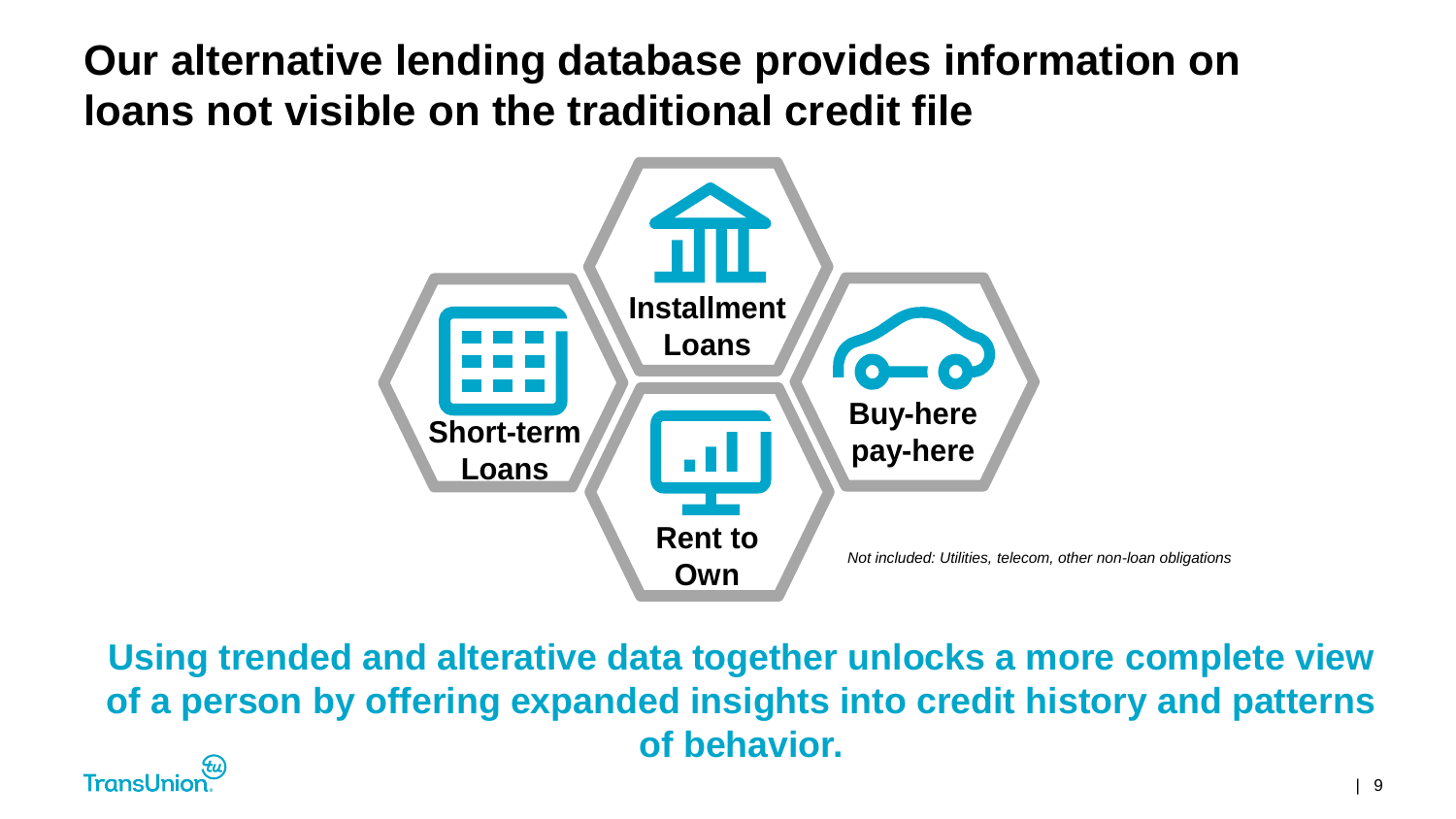#### **NEW CreditVision Financial Security score is FCRA compliant and can be used in Insider Threat programs**

- CVFS works like a typical credit score, measuring risk on a scale from 850 (lowest risk) to 300 (highest risk).
- Uses standard attributes and CreditVision algorithms based on trended data
- Financial Distress score beat VantageScore 3.0 as well as CreditVision Scores (New Account, Account Management, Bankruptcy)

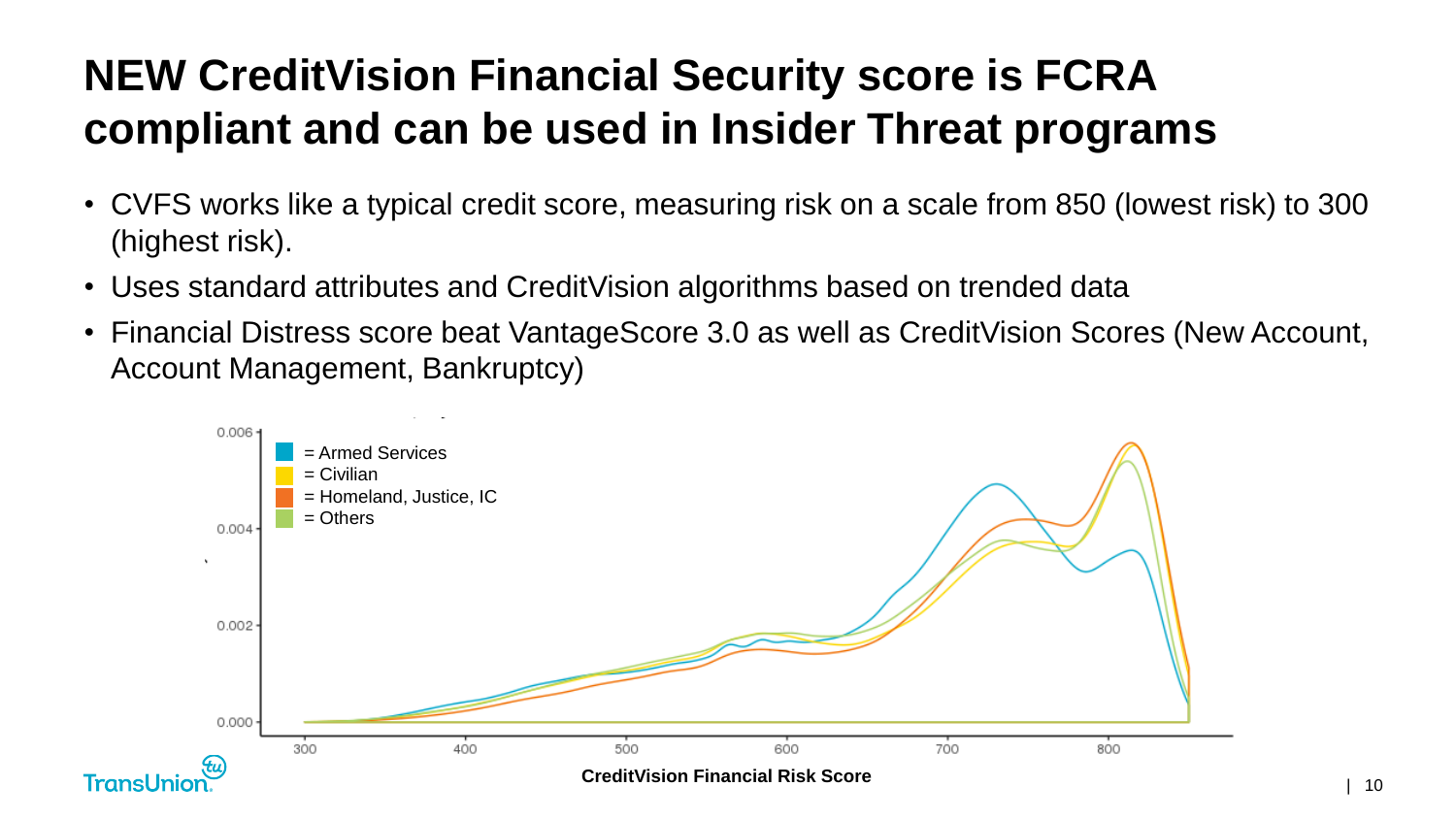#### **Trended data is a better indicator of risk as it factors in the past to show overall direction**



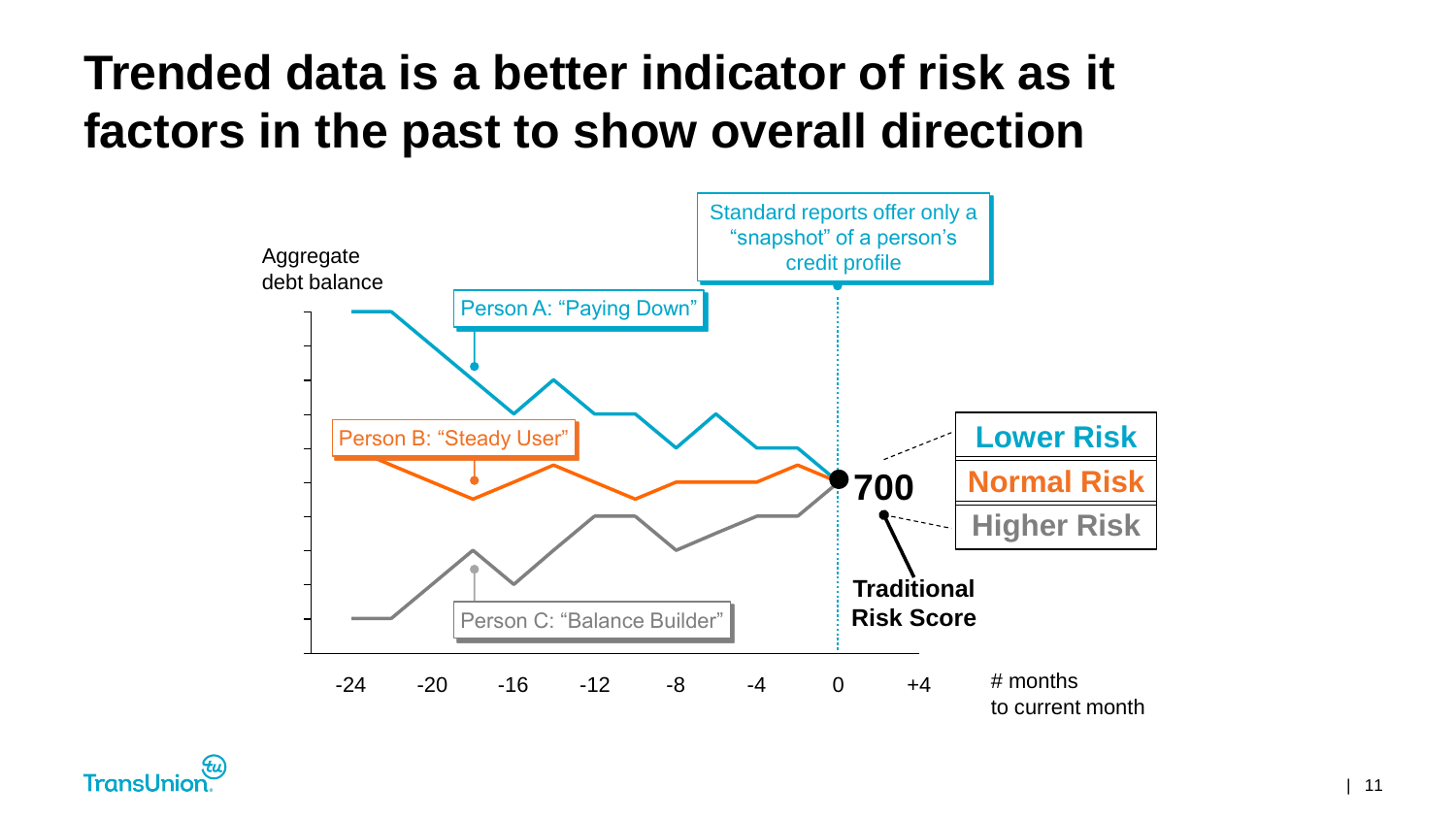

#### **Establishing an Employee Risk Program**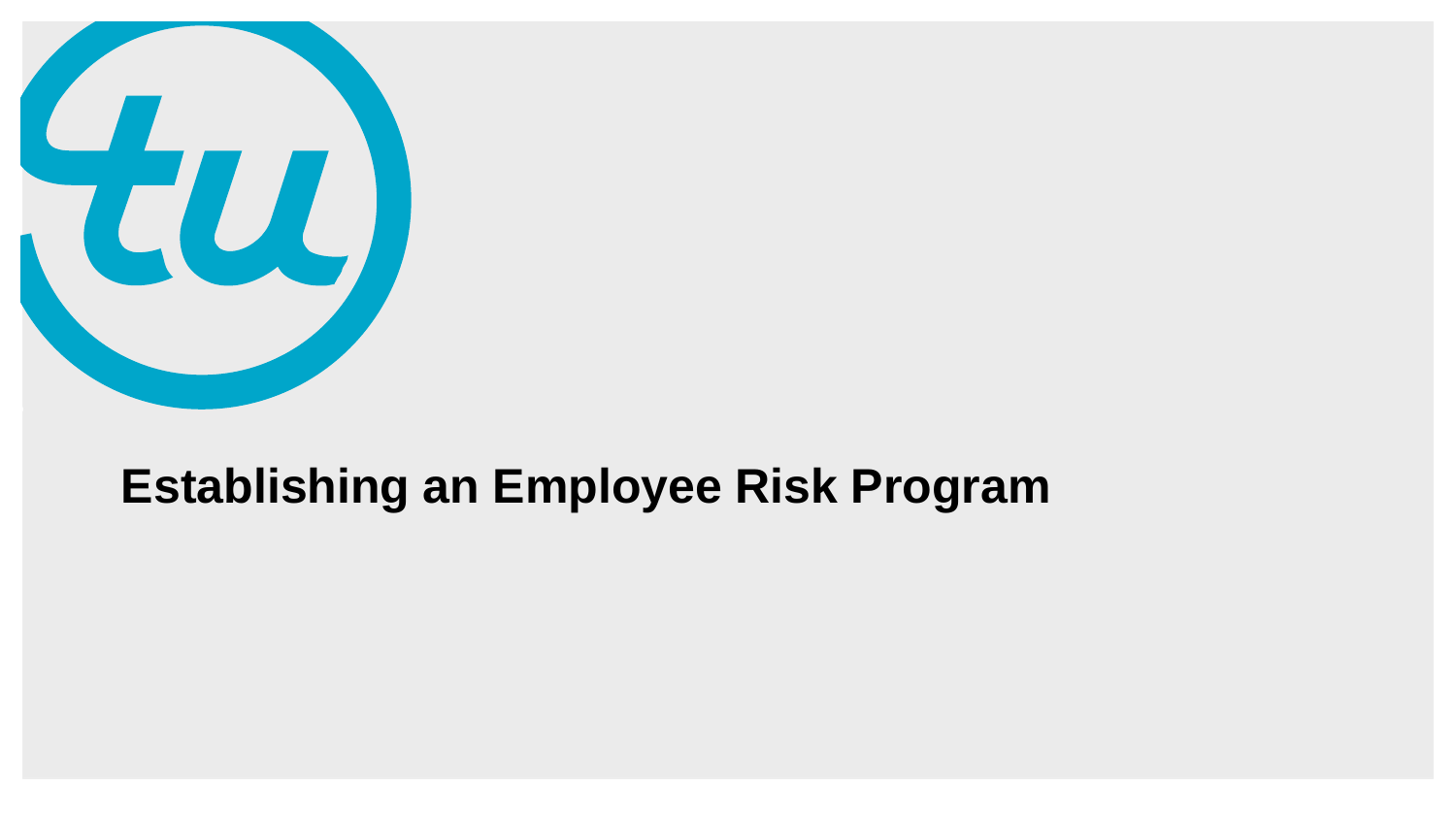#### **How TransUnion's Employee Risk Solutions work**



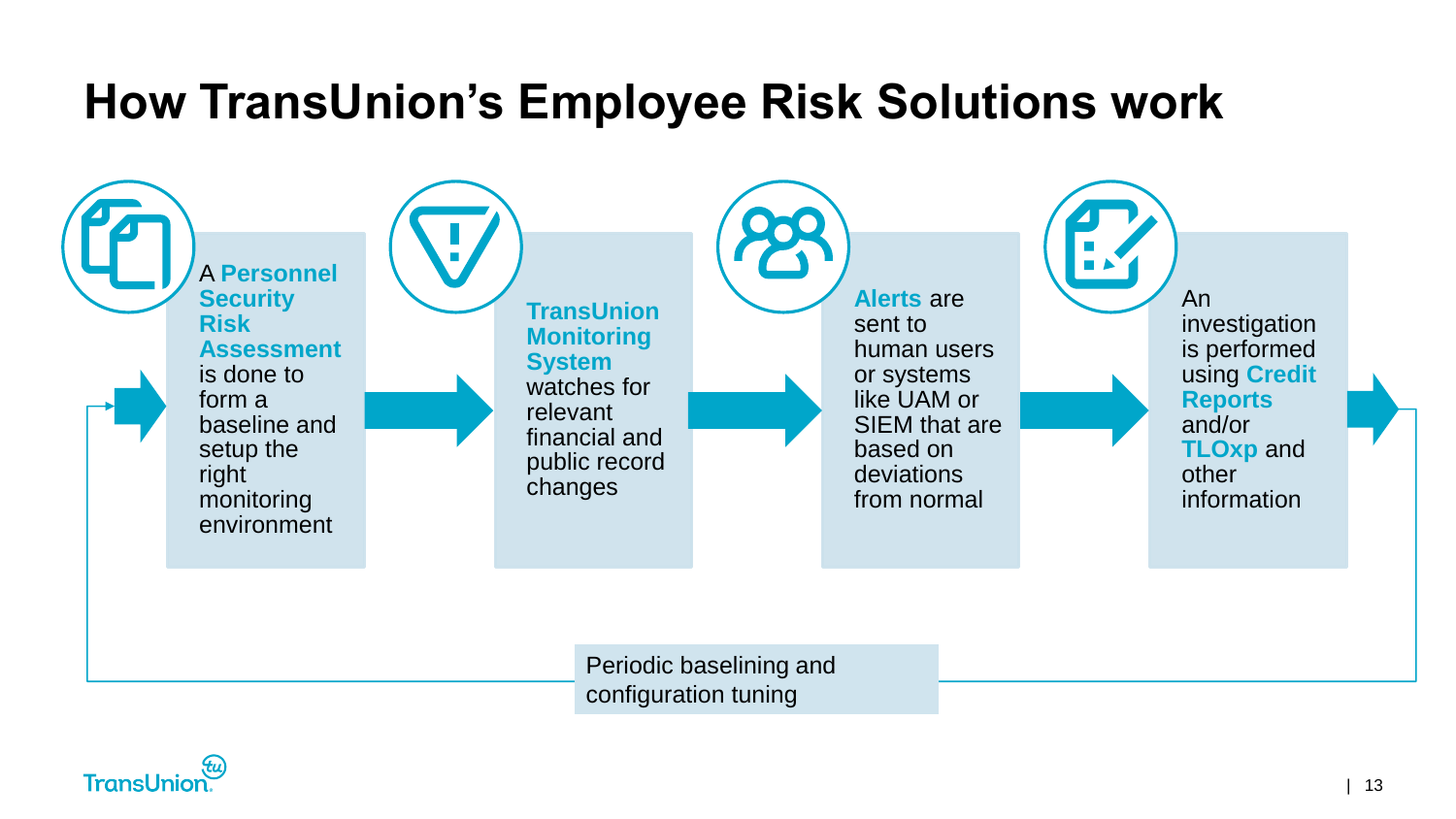# **We recommend a program using the CVFS to put greater focus on risk while still watching everyone**

| <b>Trigger</b>                        | <b>Threshold</b> | <b>CVFS Qualifier</b> |
|---------------------------------------|------------------|-----------------------|
| <b>General</b>                        |                  |                       |
| Non-Mortgage Debt Paydown             | $-20000$         | < 630                 |
| <b>Change in Total Revolving Debt</b> | $+/-15000$       | < 630                 |
| <b>Credit Card Debt Hike</b>          | 15000            | <630                  |
| New Payday Loan                       |                  |                       |
| New Inquiry (payday loan)             |                  |                       |
| New Inquiry                           |                  | <630 or Unscorable    |
| New Mortgage trade                    | $\overline{2}$   |                       |
| <b>Delinquency</b>                    |                  |                       |
| New 60 DPD                            | $\overline{2}$   | < 630                 |
| New 120 DPD                           |                  |                       |
| New Mortgage 60 DPD                   |                  |                       |
| New Mortgage 120 DPD                  |                  |                       |
| Derogatory                            |                  |                       |
| <b>New Collections</b>                | $\overline{2}$   | < 630                 |
| New Collection $>= $100$              | 1                |                       |
| New Charge-Off                        |                  | < 630                 |
| New Charge-Off >= \$500               |                  |                       |
| <b>New Foreclosure</b>                |                  |                       |
| <b>New Repossession</b>               |                  |                       |
| <b>Bankruptcy</b>                     |                  |                       |
| New BK Filing                         |                  |                       |
| <b>New BK Dismissed</b>               |                  |                       |
| <b>New BK Discharged</b>              |                  |                       |

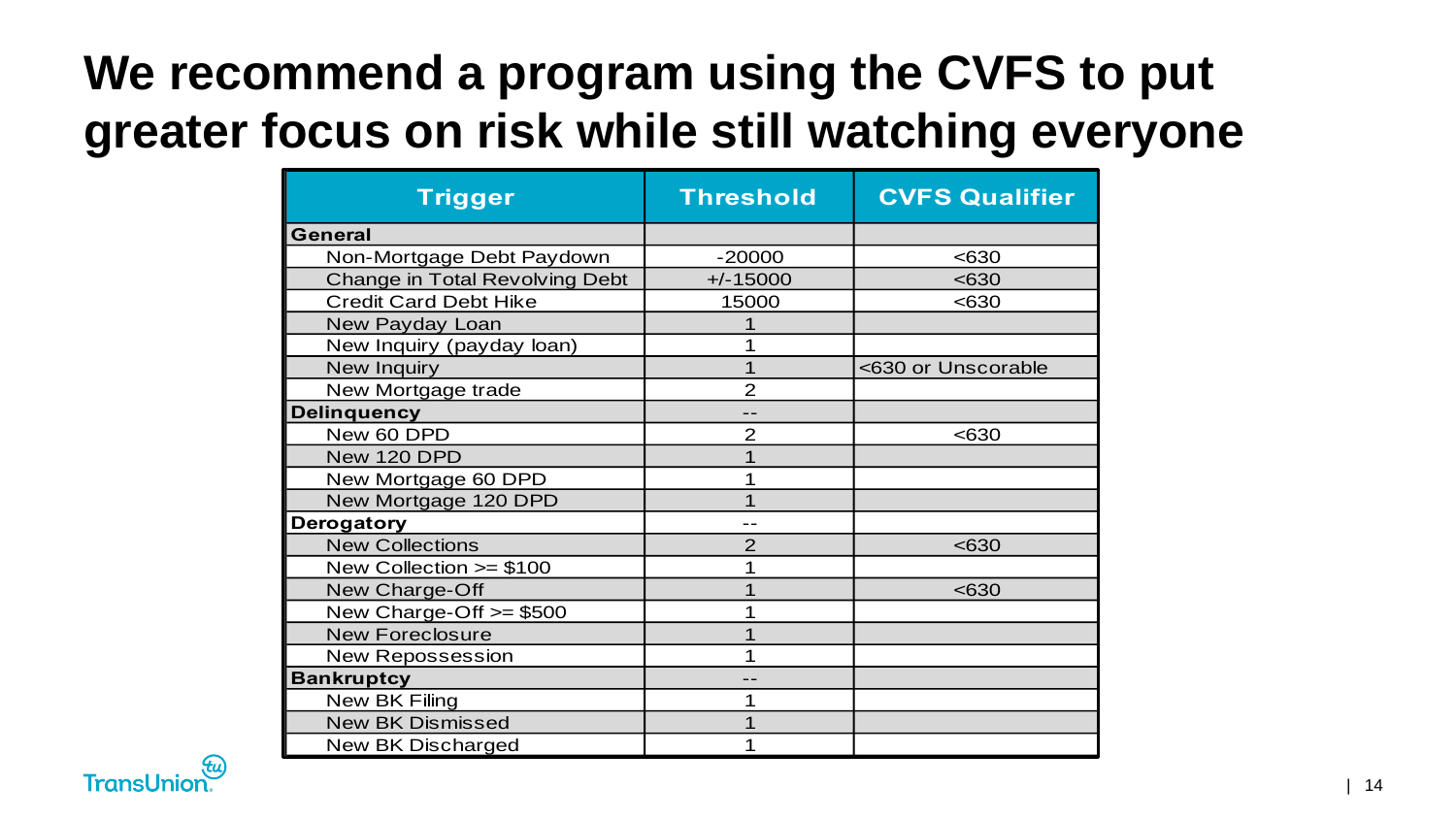#### **TLOxp® delivers a comprehensive 360º profile of individuals from public record and publically available data**



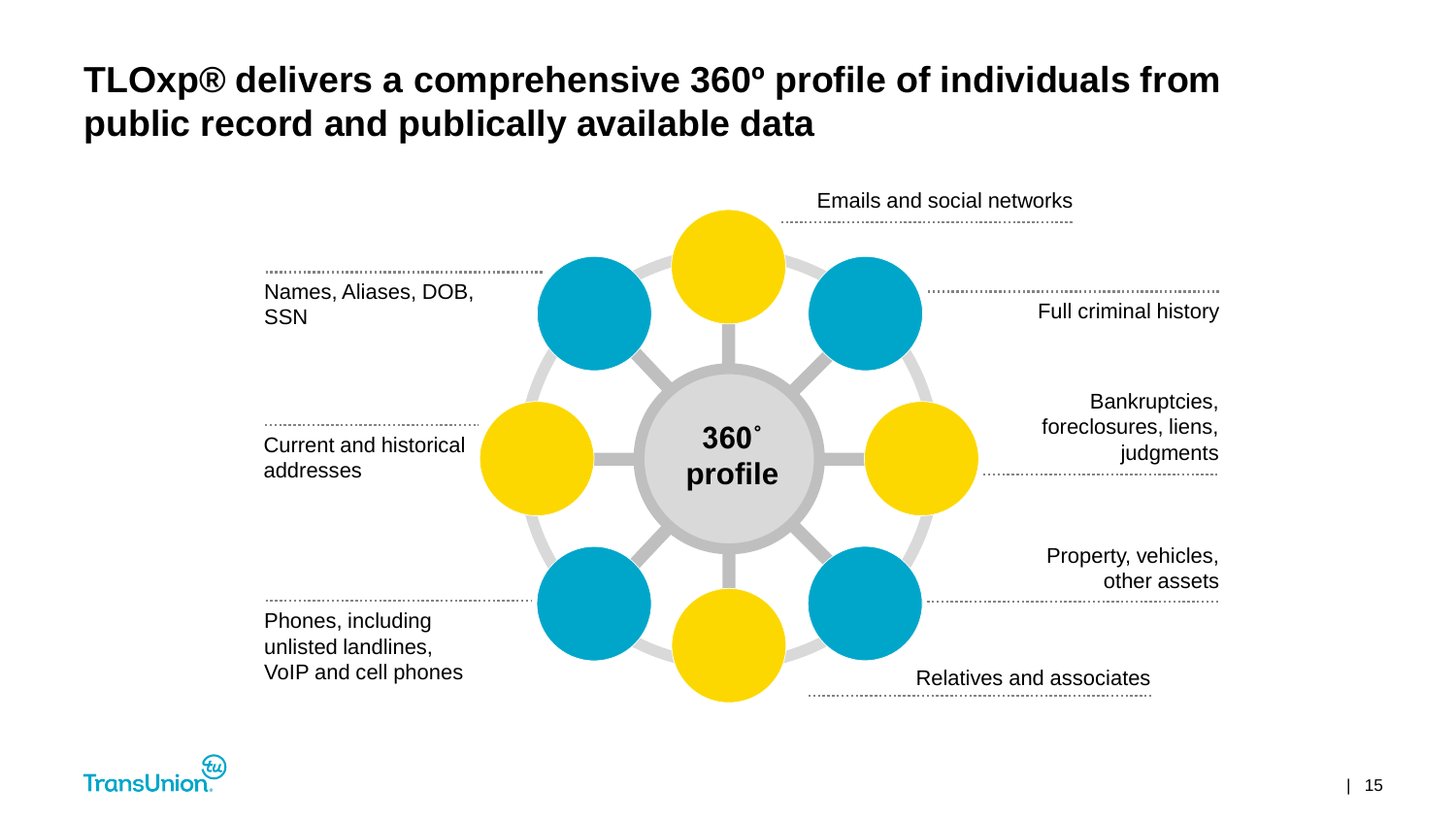

# Questions?

Jeffrey Huth Vice President, Product and Technology TransUnion Public Sector [jeffrey.huth@transunion.com](mailto:jhuth@transunion.com)

http://blog.transunion.com